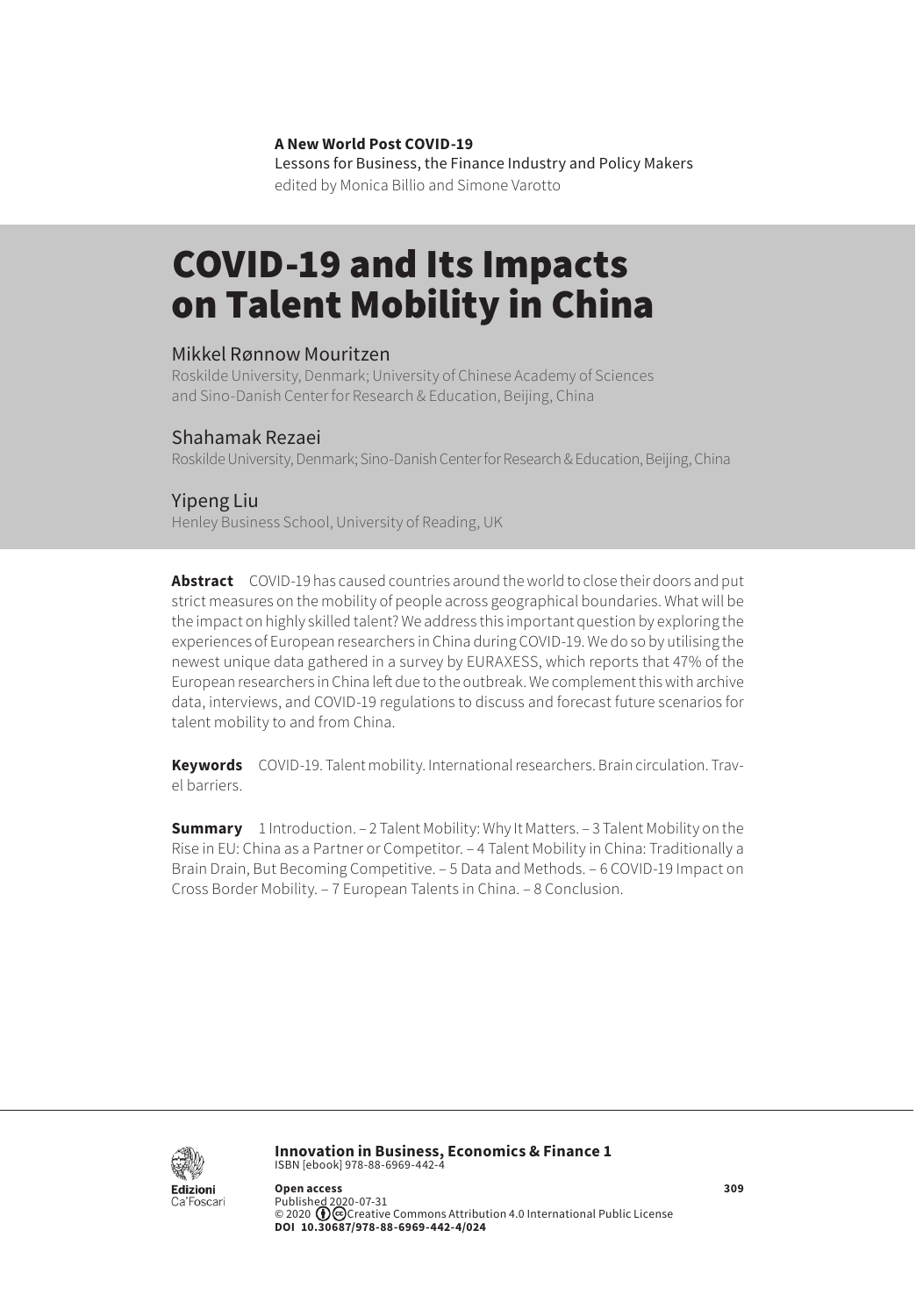#### <span id="page-1-0"></span>1 Introduction

In a recent article, Liu, Lee, and Lee (2020) highlight how the COV-ID-19 pandemic is already having severe effects on both the global economy and global value chains. They emphasise that it is still too soon to draw definite conclusions concerning the consequences of the pandemic. However, they still point out an emerging trend, which shows that global supply chains are decoupling from China because of the pandemic. Moreover, they argue that this is happening in a time when there is a drastic reduction of air travel as well as severe travel restrictions (Liu, J.M. Lee, C. Lee 2020). In this chapter, we continue the discussion of migration and travel restrictions by exploring the effects of the pandemic on talent mobility amongst European researchers in China. Talent attraction policies have become increasingly important globally (OECD 2008). This has opened doors for academics around the world, only to come to a rapid halt because of COVID-19. The transformative issues arising in academia are highlighted in a recent series of articles published in Nature entitled "Science after the pandemic" (Witze 2020). The series explores some of the dramatic changes that have occurred in academia resulting from the COVID-19 outbreak. These issues include topics such as: what will happen to the nature of conferences, travel, and mobility? (Viglione 2020); what is occurring at now empty campuses? (Witze 2020); and how might publications change? (Callaway 2020). But they also deal with the effect on Chinese academia, which otherwise seems to have been on the rise since China became amongst the leading funders of researchers and the leading producer of academic articles (Cyranoski 2020). In this chapter, we will discuss what is happening to foreign researchers in China. We will mainly look indepth at European researcher's experiences and discuss the impact on European and Chinese scientific collaborations.

## 2 Talent Mobility: Why It Matters

Global flows of talent have become an increasingly important element of globalisation (Liu 2019). Whether in the public or private sector, the recruitment of individuals that can make a difference in organisations have become one of the key challenges of the decade (Lee, Rezaei 2019). In an article published before the COVID-19 crisis, Janger and Nowotny (2016) explore academic job choices and the international mobility of talented researchers. They find that in general job choices in academia are driven by factors such as collaboration partners, research funding, and academic freedom rather than personal factors. The literature on talent mobility suggests that the US is the first destination country for researchers and that it attracts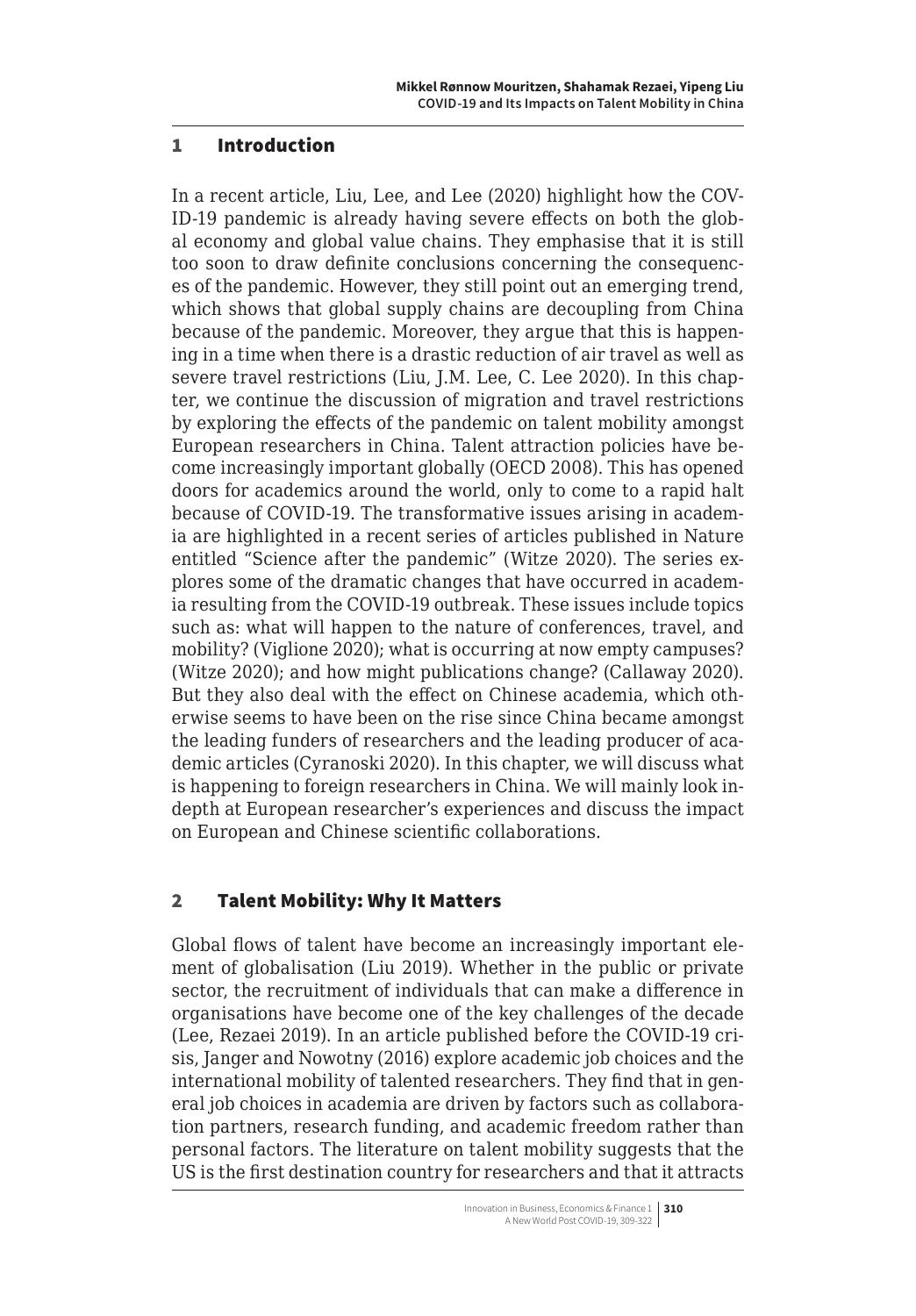<span id="page-2-0"></span>the most substantial flows of international talent, making it able to reap the innovative rewards that come with global talent (Kerr et al. 2016; European Commission 2017; Kerr 2018). However, other countries have caught up and developed talent attraction schemes of their own (Shachar 2006; Shachar, Hirschl 2013, 2015). These schemes are particularly prominent in academia and often considered beneficial as the mobility of researchers aids in the creation and the diffusion of knowledge, which is of significant importance to knowledge economies (OECD 2008).

## 3 Talent Mobility on the Rise in EU: China as a Partner or Competitor

In an EU context, the introductions of both the Marie Skłodowska-Curie actions programme and Euraxess have aimed to encourage mobility amongst researchers. Here it is argued that:

[t]he main reason to foster geographic mobility lies in the fact that it is related to more intense knowledge flows through international collaboration and, as a consequence, increases scientific productivity which may, in turn, affect economic competitiveness. (European Commission 2017, 10)

These reasons for fostering mobility in order to compete in global research goes beyond the interest of the EU. Concerns revolving around the opportunities as well as risks related to being at the front of the research stage or falling behind are shared by countries such as Brazil, South Korea, India, and China – all countries that have recently been boosting the mobility opportunities for researchers (European Commission 2017).

## 4 Talent Mobility in China: Traditionally a Brain Drain, But Becoming Competitive

As the world's largest transition economy, talent in science and technology is critical to the development of a flourishing knowledge economy for China (Liu, Fang 2019). Since the opening of the Chinese economy and the increased mobility of students as well as researchers, China has suffered from a significant brain drain. The state, universities, and scientific organisations have therefore been part of implementing measures on both a country and local level which aim at attracting first Chinese returnees (Zweig, Kang, Wang 2020) and increasingly also foreign talents (Miao, Wang 2017). These efforts have coincided with the increased quality and the improved ratings of Chi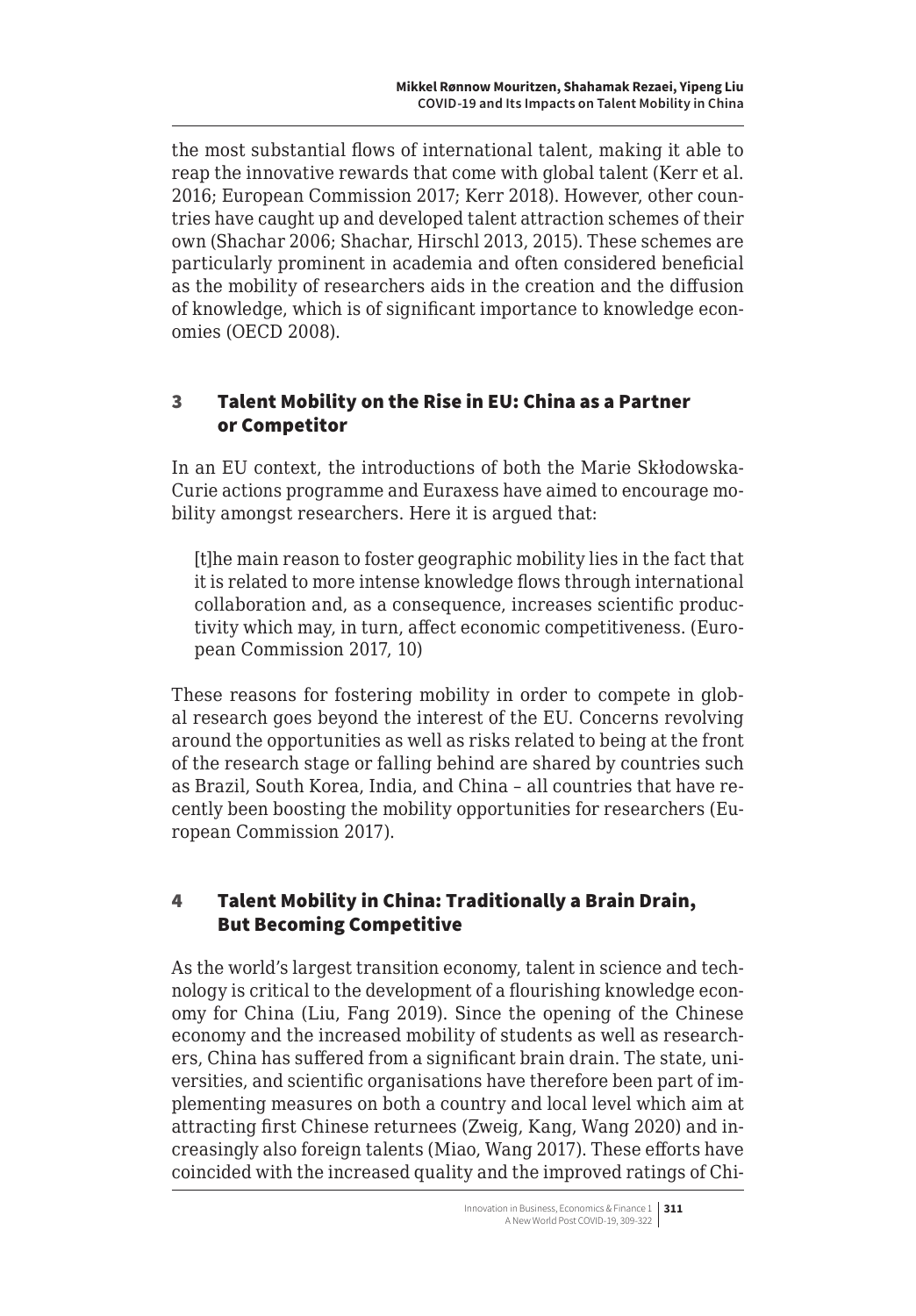<span id="page-3-0"></span>nese universities as well as the development of Sino-Foreign universities (Wang, Chen 2020). Even though these efforts have been successful to a certain extent, the individual talents and researchers seem to remain mobile whether they are Chinese or foreigners (Mouritzen, Rezaei, forthcoming).This reveals an element of vulnerability in the talent flows towards China, so although the country fairs increasingly well in the global competition for human capital, according to the MORE3 survey (European Commission 2017) and OECD publications, China remains a relatively unattractive place for foreign talent (OECD 2013) as seen in the figure below.



**Figure 1** The impact of internationally mobile scientists, inflows versus outflows, 1996-2011 (OECD 2013)

## 5 Data and Methods

While the data revealed significant barriers to Europeans in China that remain relevant, new issues have arisen with the pandemic. In particular, we examined in-depth the 2020 survey conducted by Euraxess that has highlighted the new reality facing European talents in China after COVID-19. The material deriving from Euraxess is included as the organisation has a unique coverage within the community of European researchers in China. We complement the survey data with qualitative interviews collected by one of the authors of this paper during fieldwork in China before the pandemic and through online interviews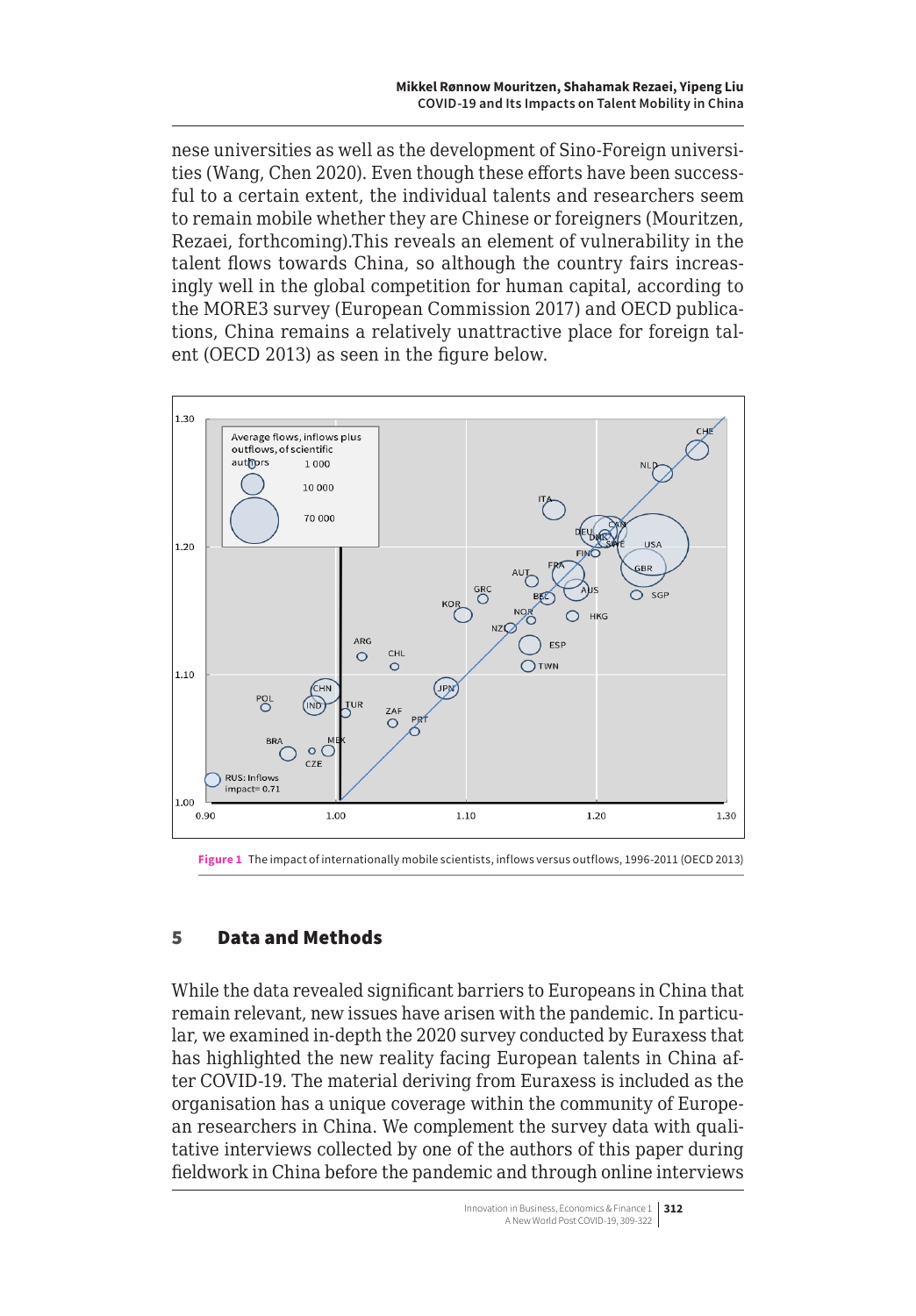<span id="page-4-0"></span>with respondents after the pandemic, although the data collected after the pandemic is based on a smaller sample as many respondents were unavailable for various reasons connected to the pandemic. Finally, we draw upon recently published news and regulations.

## 6 COVID-19 Impact on Cross Border Mobility

As noted, the outbreak of COVID-19 considerably changed the academic reality globally. In China, the inflow of foreign talent has been limited, while the outflow seems to have increased during the pandemic. The challenges emerging because of COVID-19 are already influencing research activities conducted in China, particularly activities done by the group of foreign academics operating there, having forced many researchers to leave the country at least on a temporary basis. Thus, Euraxess China reports that as of March 6, 2020:

When asked if they left China amid the virus outbreak, 47% of researchers replied positively; among these, 63% are not planning on returning to China or are uncertain when they will. (EU-RAXESS 2020)

The impact on foreign talents' cross-border mobility was affected by travel restrictions imposed by the Chinese government since March 28, 2020 (The Foreign and Commonwealth Office 2020b, 2020a),<sup>1</sup> As stated below:

In view of the rapid spread of COVID-19 across the world, China has decided to temporarily suspend the entry into China by foreign nationals holding visas or residence permits still valid to the time of this announcement, effective from 0 a.m., March 28 2020. (Ministry of Foreign Affairs the People's Republic of China 2020)

<sup>1</sup> As the virus spread across the globe, first moving to Europe only to be overtaken by the Americas, China was no longer the world's hotspot. Therefore, in a grander attempt to combat COVID-19, China implemented a string of restrictions on international travel. These included the suspension of the entry of most foreign nationals – even those who were holding valid visas that were issued before the announcement on March 26, 2020 (China Briefing 2020). Apart from all short-term visas such as transit visas and port visas lasting 72 to 144 hours, the visa restriction includes student visas, work permits, family visas, regular tourist visas, etc. Furthermore, they include such mobility options as the Asia Pacific Economic Cooperation (APEC) Business Travel Card (ABTC), which otherwise allowed individuals to move temporarily between fully participating economies for five years (China Briefing 2020). The few holders of the difficult to obtain green card (China Briefing 2019) are not subjected to restrictions (European Union Chamber of Commerce in China 2020b). It will only be visas issued after March 26, 2020 that will not be affected by the recently imposed restrictions (Ministry of Foreign Affairs the People's Republic of China 2020).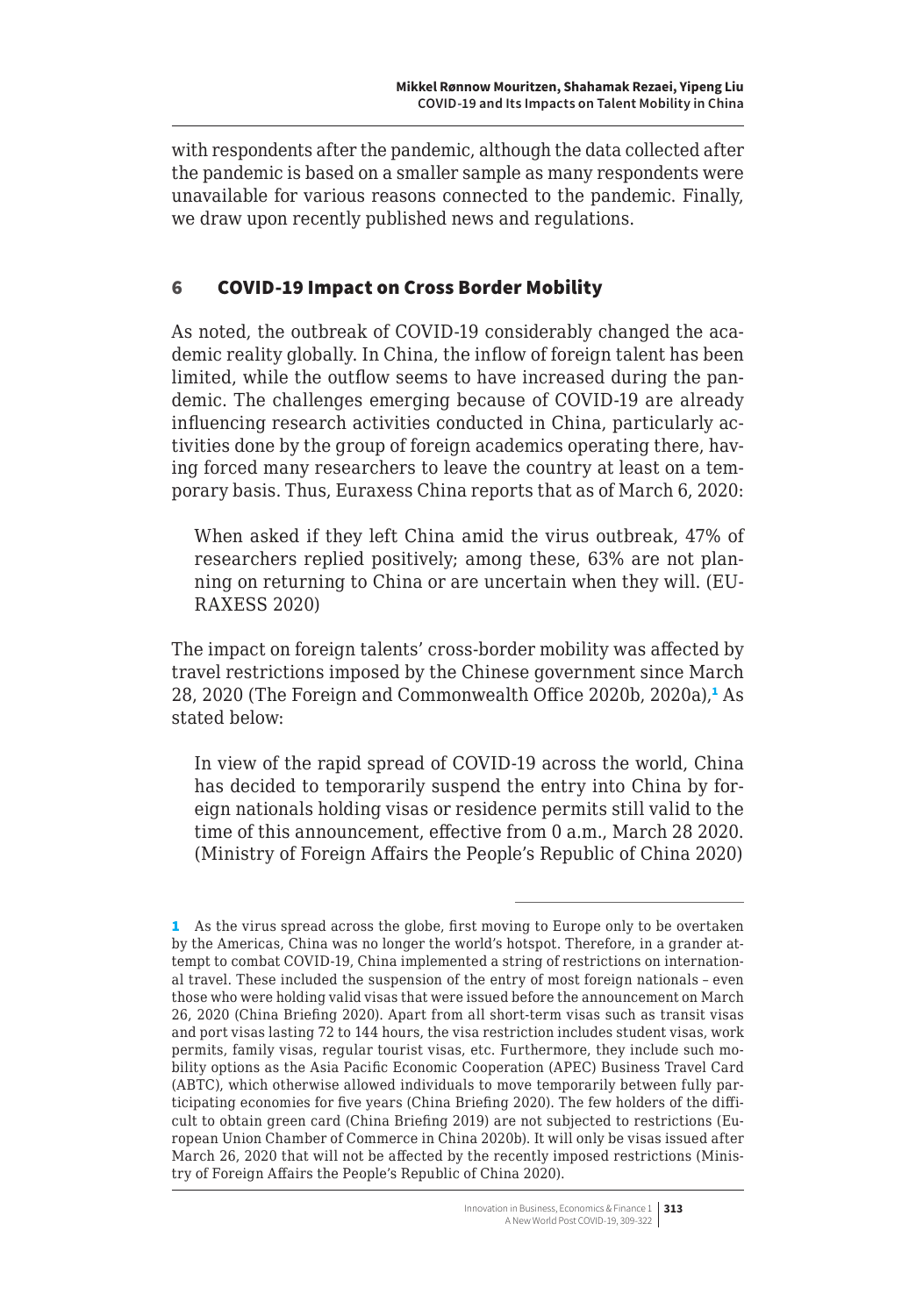The restrictions only became additionally significant, as many researchers had already left China to avoid the virus following the COVID-19 outbreak. As foreign holders of most visa types were no longer eligible to enter China, the restrictions have deeply affected international talents operating in China (European Union Chamber of Commerce in China 2020a). As a result, the European Chamber President contacted the Chinese Minister of Foreign Affairs to address the matter and request the easing of the restrictions. According to the European Chamber:

The Ministry of Foreign Affairs' (MFAs') official response recognised and thanked the Chamber for its support in China's fight against COVID-19, and clarified that Chinese green card holders are not subject to the entry restrictions. It also stated that a fasttrack system will be established for foreign nationals who need to return for urgent/necessary purposes, such as trade, science and research or humanitarian reasons. (European Union Chamber of Commerce in China 2020b)

Foreign nationals returning to China for necessary "economic, trade, scientific or technological activities or out of emergency humanitarian needs" will however still need to apply for a visa in order to enter China at the Chinese embassies or consulates abroad and undergo a quarantine period, affecting the travellers for at least 14 days.<sup>2</sup> Moreover, there have also been severe restrictions on international flights, initiated on March 12, 2020 (Business Traveller 2020; Reuters 2020), so that only 20 international flights could land each day.<sup>3</sup> By the end of May, it was decided to maintain the restrictions with few exceptions (BBC 2020; Nikkei Asian Review 2020).

<sup>2</sup> Travellers will be required to undergo strict testing and individuals will be subjected to a quarantine period of 14 days, although it is possible to enter into a fast-track option available to individuals from countries that have signed fast track agreements with China. However, this requires that the company ensures that the employer remains in a closed circuit or a sealed of environment for 14 days, where a designated driver transports the individual from their home residence to their workplace without this employee having any physical contact with other members of the staff or other parts of society (European Union Chamber of Commerce in China 2020a).

<sup>3</sup> The Civil Aviation Administration of China (CAAC) further implemented changes that reduced air travel to and from China, taking affect from March 12, 2020. These changes included a reduction of international flights such that Chinese Airlines could only maintain one route to any country with no more than one flight per week. A similar rule affected foreign airlines that were only allowed to maintain a single route to China and only fly once per week. Moreover, the rules state that each flight must "ensure passenger load factor no higher than 75%" (CAAC 2020).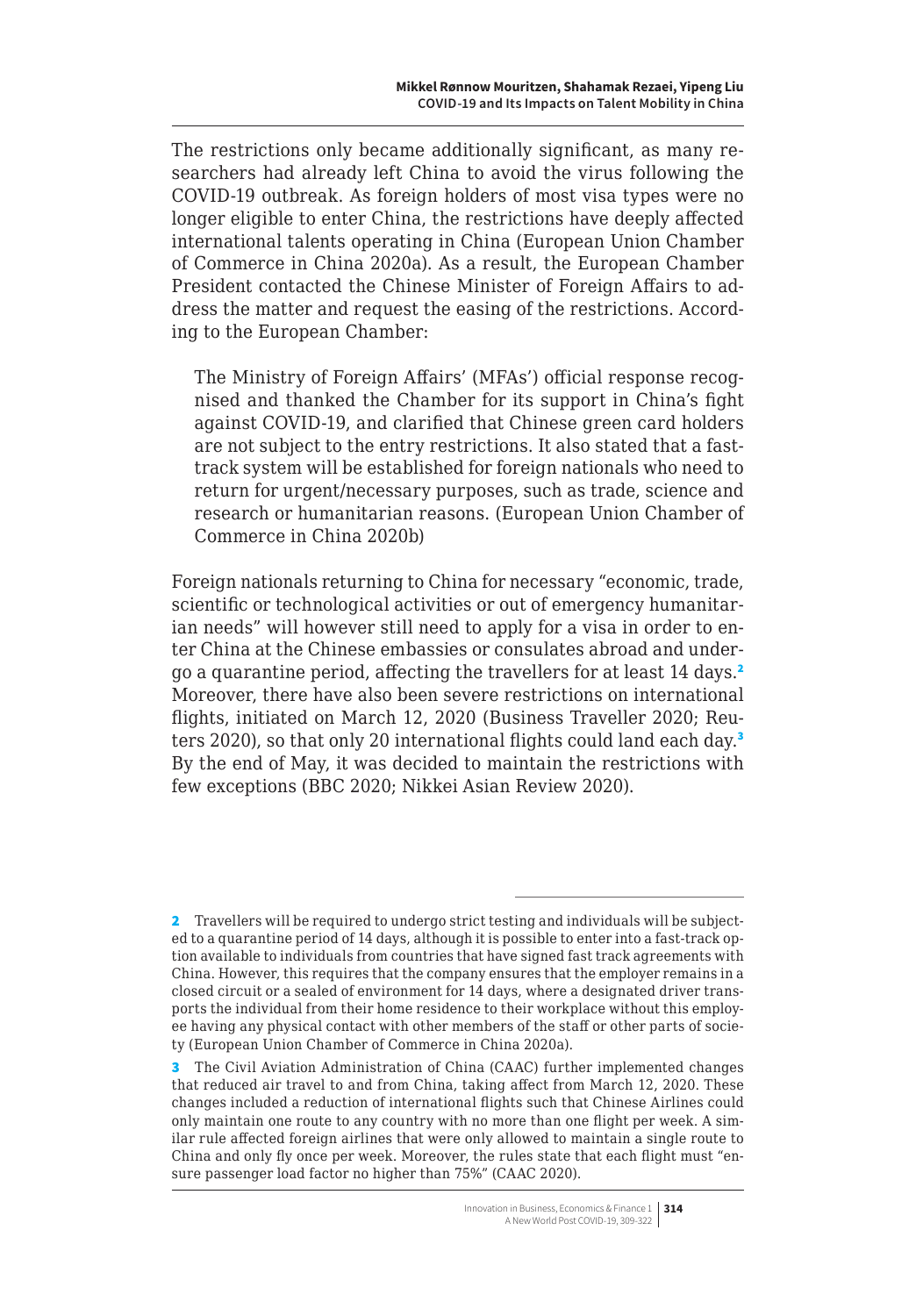## <span id="page-6-0"></span>7 European Talents in China

The restrictions have particularly affected the foreign community of mobile expats in China, both those who left China at the onset of the pandemic and the ones who stayed behind. Nevertheless, they are only a part of the pandemic's transformational force that we will discuss later, relying on a survey developed and disseminated by Euraxess China where 46 European researchers based in China responded. The survey was an early response to the COVID-19 crisis, and some of the results were published on March 6, 2020 (EURAXESS 2020). Currently, we are working with Euraxess to develop and disseminate new material that will be available at a later stage. While the low numbers challenge the representativeness of the survey, the data is still a reliable indicator of changes affecting talent mobility. When asked "Is the novel coronavirus outbreak and the resulting prevention-and-control measures having any current impact on your work and research activities?", close to 75% of the respondents replied that it had a medium or high impact on their activities, as illustrated below.





This finding resonates with qualitative interviews conducted amongst researchers based in China. Amongst these respondents, of which many are now living in Europe as they have been blocked from re-entering China, a variety of answers emerged. Researchers who for various reasons decided to stay in China reported that they faced empty campuses and closed laboratories where only they could come and go. While this situation seems to be the new normal which has spread to most of the universities of the world (Witze 2020), the group of researchers stuck outside of China have been affected in slightly differ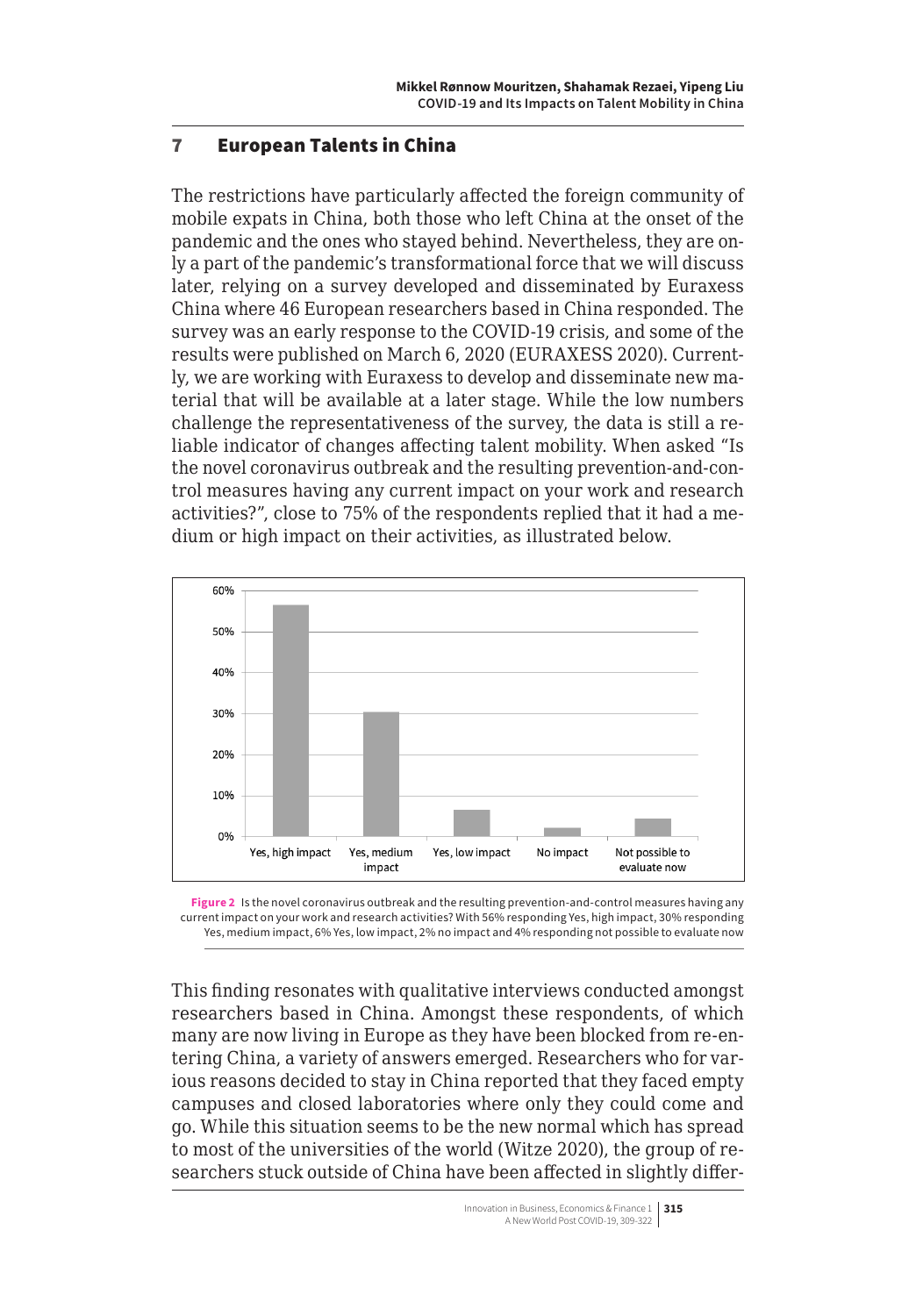<span id="page-7-0"></span>ent ways with online meetings that at times have to include people based in both the EU and America as well as China. Moreover, most communication seems to have moved online – both the communication between individuals, such as a student and supervisors, but also institutional communication. When asked "Are you and/or your institution introducing or planning on introducing new online tools (such as online classes, webinars, online meetings, and group works) as an alternative to the normal activities?", close to 80% of the respondents reported that they either had implemented new online tools or were working on implementing new measures.





Like most institutions, Chinese universities have adapted to reality after COVID-19, and while it is still unknown what the exact effects of the pandemic will be on learning as well as migration, it is clear that university institutions across the globe are updating their teaching tools to address a new reality. In particular, the Sino Foreign Universities have reported challenges faced by their cohorts being scattered across the globe and their staff being unable to return to China **[tab. 1]**.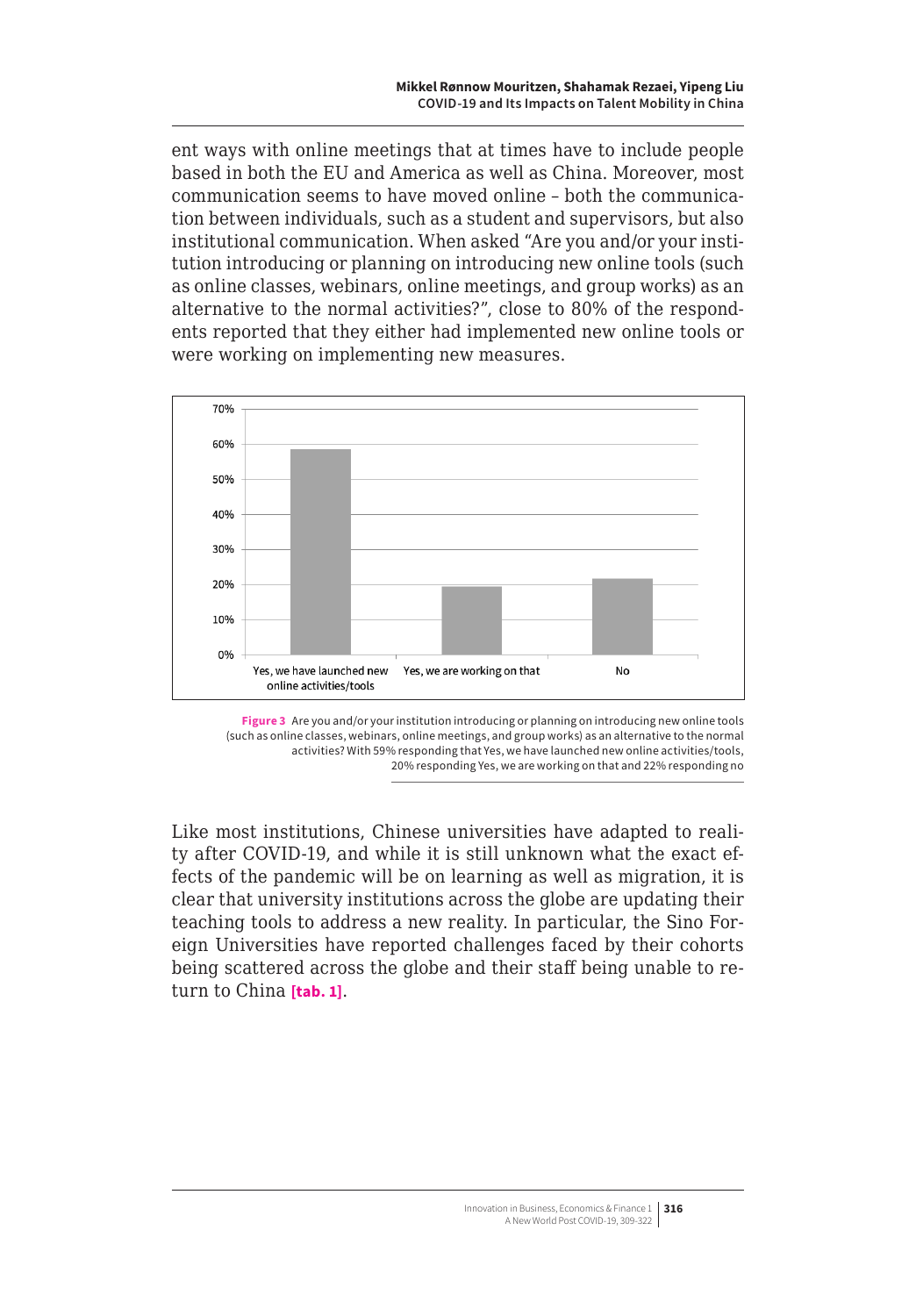| <b>Challenges</b>                                                                                                                                        | Initiatives that are dealing<br>with COVID-19 in the short<br>term                                                   | Initiatives that are dealing<br>with COVID-19 and changes<br>in the long term                                                                                                                                                                                        |
|----------------------------------------------------------------------------------------------------------------------------------------------------------|----------------------------------------------------------------------------------------------------------------------|----------------------------------------------------------------------------------------------------------------------------------------------------------------------------------------------------------------------------------------------------------------------|
| Some international staff<br>and students unable to return<br>to China. These are advised<br>against returning to China.                                  | Fast transition to online teaching<br>within the first month of COVID-19                                             | Planned online teaching ranges<br>from supporting the teachers<br>to filling in full semesters<br>for international students<br>and staff blocked by entry barriers.<br>Most radically seen through<br>the Sino-Danish Center, which<br>plans a full-semester online |
| Reduction or cancellation<br>of physical activities, such as:<br>teaching activities, ceremonies,<br>research activities, and PhD<br>exchange activities | Online graduation ceremony<br>and other online events,<br>such as choir contests and<br>introductions to campus life |                                                                                                                                                                                                                                                                      |
|                                                                                                                                                          | Reimbursed housing                                                                                                   | Flexible semester starts, opening<br>according to Chinese as well as<br>global dynamics                                                                                                                                                                              |

**Table 1** Challenges and solutions from four Sino Foreign university institutions

University Ningbo (University of Nottingham Ningbo China 2020b, 2020a), Duke Kunshan University (2020b, 2020a) and Sino-Danish Center (SDC 2020). Moreover, this is a brief collection of the most fundamental and reoccurring challenges related to travel barriers and entry issues. Research that would dive deeper into the actual institutions would reveal other issues and solutions, such as wearing masks on campus and connections between health initiatives in the university and the province.

> Just like the challenges faced by the transnational institutions, individual researchers collaborating between China and Europe report that their collaborations have suffered during the pandemic. When asked "In case you are involved in collaborations between China and Europe, have they been affected in some way by the current outbreak?", a third of the respondents answered that it have had an impact, but that the impact is difficult to assess at the early stage, while another third replied that it already either had a medium or highly negative impact on their collaborations.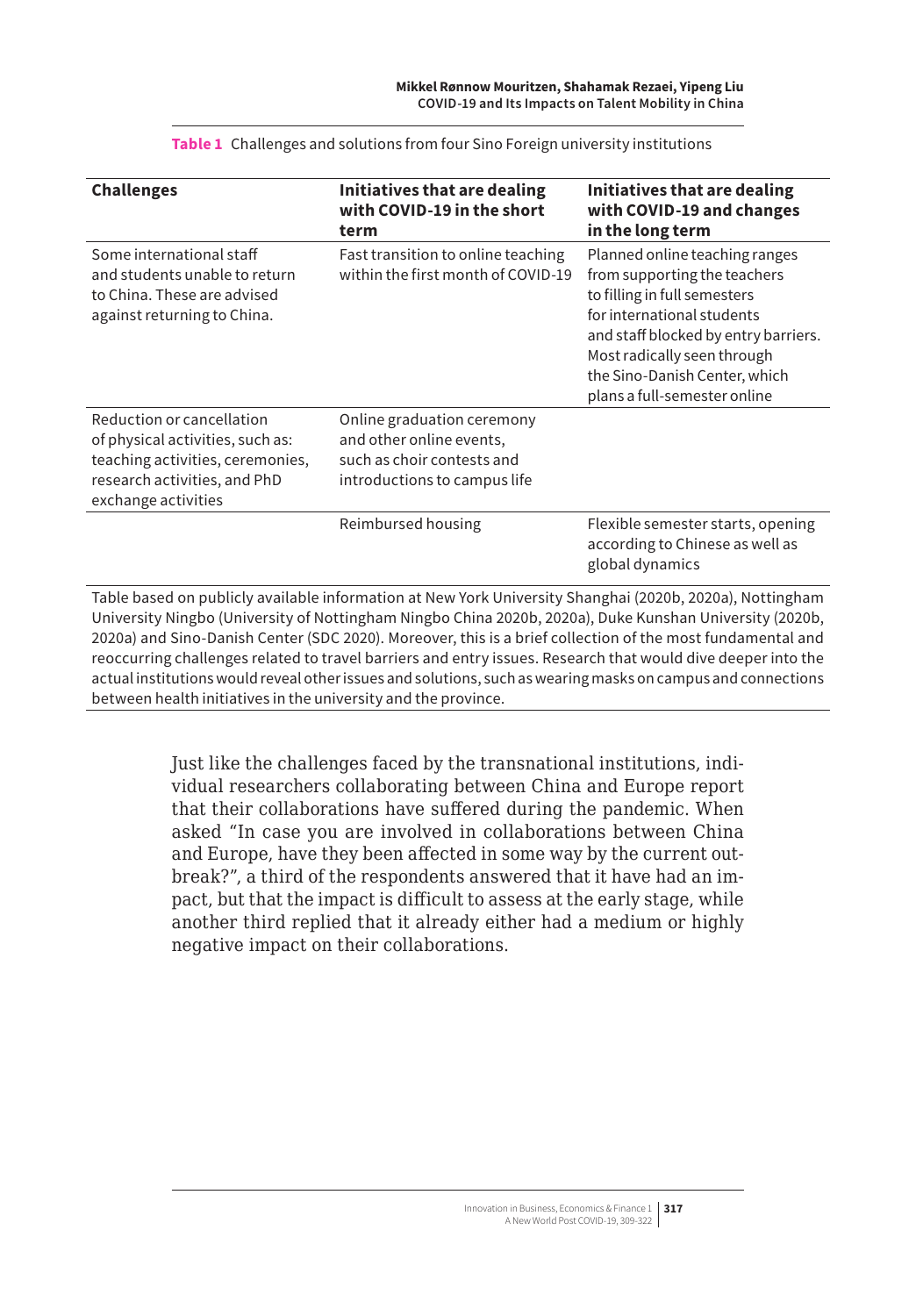**Mikkel Rønnow Mouritzen, Shahamak Rezaei, Yipeng Liu COVID-19 and Its Impacts on Talent Mobility in China**



**Figure 4** In case you are involved in collaborations between China and Europe, have they been affected in some way by the current outbreak? With 13% responding Yes, high negative impact, 28% responding Yes, medium impact, 33% responding Yes, but I cannot state what will be the impact, 4% responding No impact and 22% responding I'm not involved in any China-Europe collaboration

#### 8 Conclusion

COVID-19 has abruptly put an end to talent mobility and talent flows. Early data suggests that research, teaching, and mutual collaboration shared by China and Europe will be significantly disadvantaged because of the pandemic. The barriers emerging include both travel restrictions and a significant reduction in the infrastructure that facilitates mobility across borders. This might have even stronger effects in the future by hampering students, researchers, and technicians from either entering a country in the first place or from returning to their country of origin. Moreover, teaching is changing significantly, and particularly transnational institutions are forced to apply online tools that may limit the exposure to other cultures and thereby hinder shared experiences in the time to come. Finally, it seems likely that collaborations across borders will be increasingly difficult to carry out. However, what this difficulty will mean for talent mobility and foreign talents spread out across the globe has yet to reveal itself fully. Therefore, questions relating to COVID-19's impact on talent mobility should be raised and answered based on in-depth empirical research.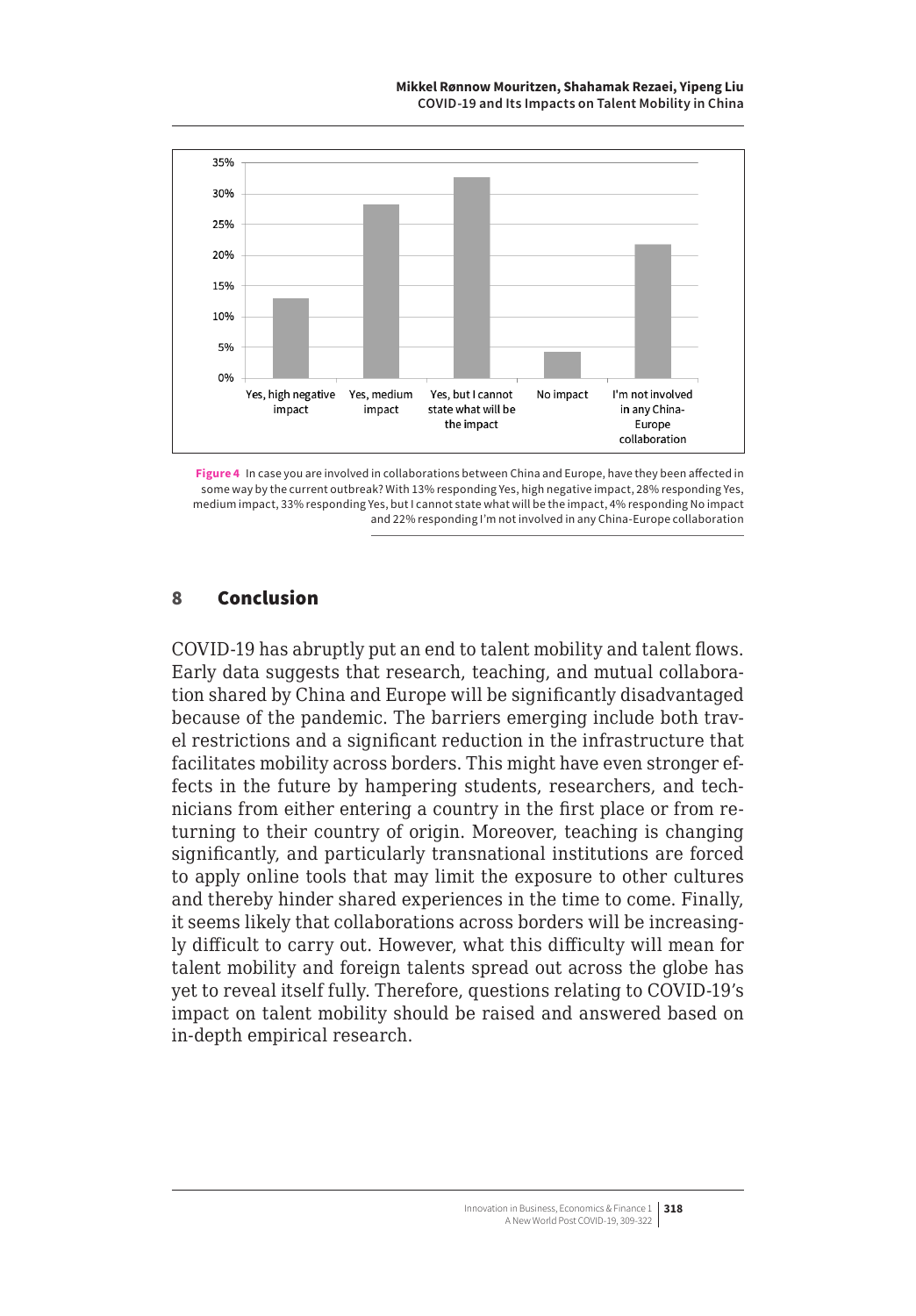## **Bibligoraphy**

- BBC (2020). "China Eases Foreign Travel Limit After US Threat". *BBC News*, 4 June. <https://www.bbc.com/news/business-52912517>.
- Business Traveller (2020). "China Cuts International Flights to Stop Imported Coronavirus Cases". *Business Traveller*, 26 March. [https://www.busi](https://www.businesstraveller.com/business-travel/2020/03/27/china-cuts-international-flights-to-stop-imported-coronavirus-cases/)[nesstraveller.com/business-travel/2020/03/27/china-cuts](https://www.businesstraveller.com/business-travel/2020/03/27/china-cuts-international-flights-to-stop-imported-coronavirus-cases/)[international-flights-to-stop-imported-coronavirus-cases/](https://www.businesstraveller.com/business-travel/2020/03/27/china-cuts-international-flights-to-stop-imported-coronavirus-cases/).
- CAAC (Civil Aviation Administration of China) (2020). "Notice on Further Reducing International Passenger Flights During the Epidemic Prevention and Control Period". 26 March. [http://www.caac.gov.cn/en/XWZX/202003/](http://www.caac.gov.cn/en/XWZX/202003/t20200326_201748.html) [t20200326\\_201748.html](http://www.caac.gov.cn/en/XWZX/202003/t20200326_201748.html).
- Callaway, E. (2020). "Will the Pandemic Permanently Alter Scientific Publishing?". *Nature*, 582, 167-8. [http://doi.org/10.1038/d41586-020-](http://doi.org/10.1038/d41586-020-01520-4) [01520-4](http://doi.org/10.1038/d41586-020-01520-4).
- China Briefing (2019). "China Visas Explained: A Reference Guide". *China Briefing News*, 16 October. [https://www.china-briefing.com/news/chi](https://www.china-briefing.com/news/china-visas-explained/)[na-visas-explained/](https://www.china-briefing.com/news/china-visas-explained/).
- China Briefing (2020). "China's Travel Restrictions due to COVID-19: An Explainer". *China Briefing News*, 17 June. [https://www.china-briefing.com/news/](https://www.china-briefing.com/news/chinas-travel-restrictions-due-to-covid-19-an-explainer/) [chinas-travel-restrictions-due-to-covid-19-an-explainer/](https://www.china-briefing.com/news/chinas-travel-restrictions-due-to-covid-19-an-explainer/).
- Cyranoski, D. (2020). "The Pandemic is Challenging China's Breakneck Race to the Top of Science". *Nature*, 582, 170-1. [http://doi.org/10.1038/](http://doi.org/10.1038/d41586-020-01522-2) [d41586-020-01522-2](http://doi.org/10.1038/d41586-020-01522-2).
- Duke Kunshan University (2020a). "Chancellors welcome staff back to campus". [https://dukekunshan.edu.cn/en/chancellors-welcome-staff](https://dukekunshan.edu.cn/en/chancellors-welcome-staff-back-campus)[back-campus](https://dukekunshan.edu.cn/en/chancellors-welcome-staff-back-campus).
- Duke Kunshan University (2020b). "Coronavirus: Updates on DKU's response". [https://dukekunshan.edu.cn/en/news/special-message-novel](https://dukekunshan.edu.cn/en/news/special-message-novel-coronavirus)[coronavirus](https://dukekunshan.edu.cn/en/news/special-message-novel-coronavirus).
- EURAXESS (2020). "The Impact of COVID-19 on China-Based Researchers". *EU-RAXESS*, 6 March. [https://euraxess.ec.europa.eu/worldwide/chi](https://euraxess.ec.europa.eu/worldwide/china/impact-covid-19-china-based-researchers)[na/impact-covid-19-china-based-researchers](https://euraxess.ec.europa.eu/worldwide/china/impact-covid-19-china-based-researchers).
- European Commission (2017). *Survey on Researchers outside of Europe. Annex to MORE3 Study: Support Data Collection and Analysis Concerning Mobility Patterns and Career Paths of Researchers*. Luxembourg: Publications Office of the European Union. <http://doi.org/10.2777/074782>.
- European Union Chamber of Commerce in China (2020a). "Clarification of Entry Measures for Foreign Employees into Shanghai During the Travel Ban (Normal and Fast track channels)". 23 May. <https://bit.ly/2AUsyHP>.
- European Union Chamber of Commerce in China (2020b). "Progress Made Regarding Return of Foreign Nationals to China". 29 April. [https://bit.](https://bit.ly/3gS9hGf) [ly/3gS9hGf](https://bit.ly/3gS9hGf).
- Janger, J.; Nowotny, K. (2016). "Job Choice in Academia". *Research Policy*, 45(8), 1672-83. <http://doi.org/10.1016/j.respol.2016.05.001>.
- Kerr, S.P.; Kerr, W.; Özden, Ç; Parsons, C. (2016). "Global Talent Flows". *Journal of Economic Perspectives*, 30(4), 83-106. [http://doi.org/10.1257/](http://doi.org/10.1257/jep.30.4.83) [jep.30.4.83](http://doi.org/10.1257/jep.30.4.83).
- Kerr, W.R. (2018). *The Gift of Global Talent: How Migration Shapes Business, Economy & Society*. Stanford: Stanford University Press. [http://www.sup.org/](http://www.sup.org/books/title/?id=29770) [books/title/?id=29770](http://www.sup.org/books/title/?id=29770).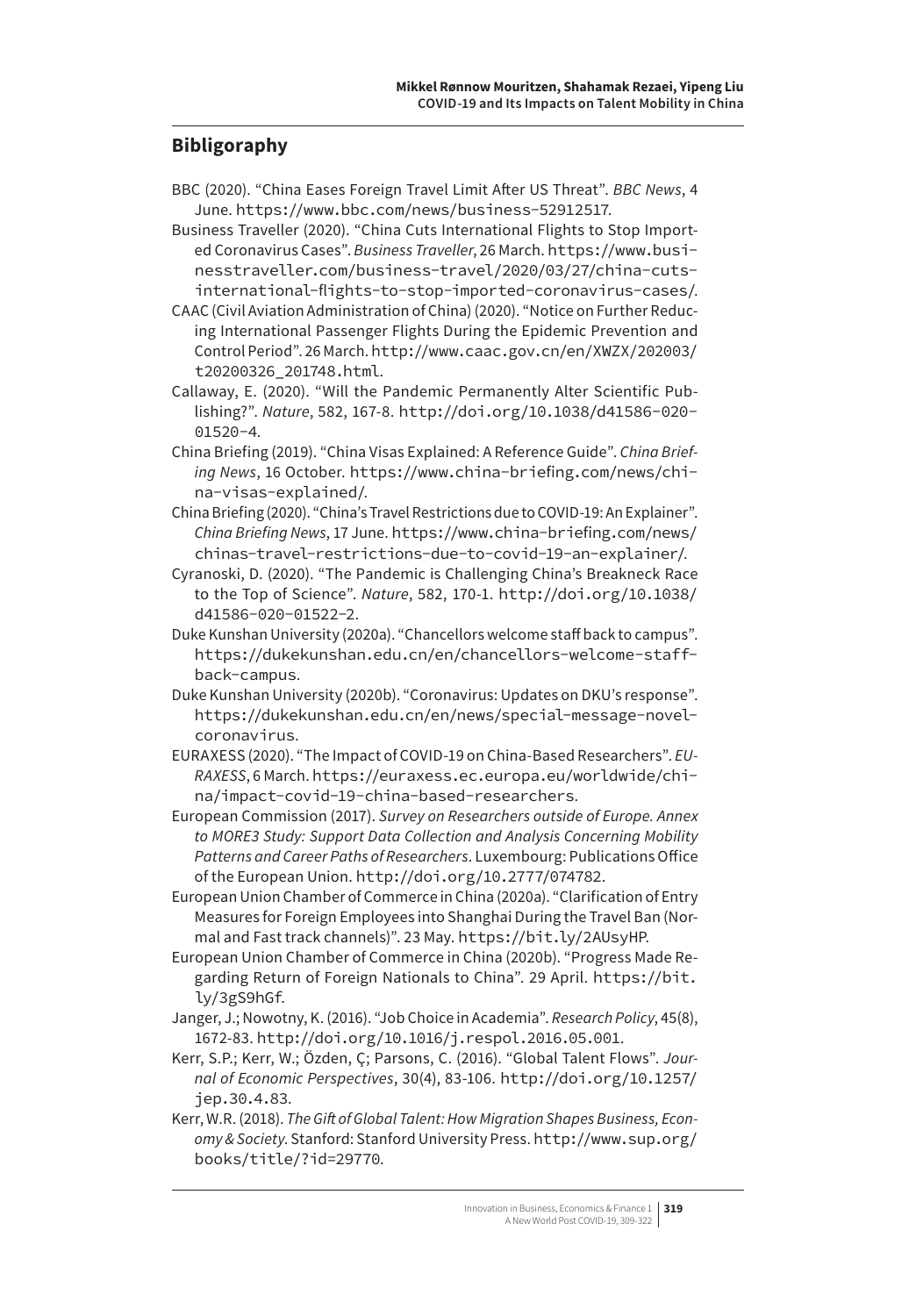Lee, C.; Rezaei, S. (2019). "Talent Management Strategies in the Public Sector: a Review of Talent Management Schemes in Southeast Asia". Liu 2019, 364- 95. <https://doi.org/10.4337/9781786437105.00027>.

Liu, Y. (2019). *Research Handbook of International Talent Management*. *Research Handbook of International Talent Management*. Cheltenham (UK): Edward Elgar Publishing. <https://doi.org/10.4337/9781786437105>.

- Liu, Y.; Fang, T. (2019). "China: Talent Management in Transition". Liu 2019, 396- 421. <https://doi.org/10.4337/9781786437105.00028>.
- Liu, Y.; Lee, J.M.; Lee, C. (2020). "The Challenges and Opportunities of a Global Health Crisis: the Management and Business Implications of COVID-19 from an Asian Perspective". *Asian Business and Management*, 19, 277-97. [htt](https://doi.org/10.1057/s41291-020-00119-x)[ps://doi.org/10.1057/s41291-020-00119-x](https://doi.org/10.1057/s41291-020-00119-x).

Miao, L.; Wang, H. (2017). *International Migration of China*, *International Migration of China: Status, Policy and Social Responses to the Globalization of Migration*. Springer. <http://doi.org/10.1007/978-981-10-6074-8>.

Ministry of Foreign Affairs the People's Republic of China (2020). "Ministry of Foreign Affairs of the People's Republic of China National Immigration Administration Announcement on the Temporary Suspension of Entry by Foreign Nationals Holding Valid Chinese Visas or Residence Permits". 26 March. [https://www.fmprc.gov.cn/mfa\\_eng/wjbxw/t1761867.shtml](https://www.fmprc.gov.cn/mfa_eng/wjbxw/t1761867.shtml).

Mouritzen, M.R.; Rezaei, S. (forthcoming). "Circular Time Travel Through the Belt & Road Initiative: Is BRI a Mobility Facilitator or Blockage for Sea Turtles and Global Talent Flow?". *Asian Journal of Social Science*.

- Nikkei Asian Review (2020). "Flying to China Still a Challenge as Restrictions Extended". *Nikkei Asian Review*, 26 May. [https://asia.nikkei.com/](https://asia.nikkei.com/Spotlight/Caixin/Flying-to-China-still-a-challenge-as-restrictions-extended) [Spotlight/Caixin/Flying-to-China-still-a-challenge-as-re](https://asia.nikkei.com/Spotlight/Caixin/Flying-to-China-still-a-challenge-as-restrictions-extended)[strictions-extended](https://asia.nikkei.com/Spotlight/Caixin/Flying-to-China-still-a-challenge-as-restrictions-extended).
- NYU Shanghai (2020a). "COVID-19 Updates for the NYU Shanghai Community". *NYU Shanghai*. [https://shanghai.nyu.edu/updates-novel-corona](https://shanghai.nyu.edu/updates-novel-coronavirus)[virus](https://shanghai.nyu.edu/updates-novel-coronavirus) (Accessed 2020-06-30).
- NYU Shanghai (2020b). "NYU Shanghai Community Stays Connected in a Time of Coronavirus". *NYU Shanghai*, 28 February. https://bit.ly/2OUVEdu.
- OECD (Organisation for Economic Co-operation and Development) (2008). *The Global Competition for Talent*, *The Global Competition for Talent*. Paris: OECD Publishing. <https://doi.org/10.1787/9789264047754-en>.
- OECD (2013). *Researchers on the move: The impact of brain circulation*. Paris: OECD Publishing. [https://www.oecd.org/sti/researchers-on-the](https://www.oecd.org/sti/researchers-on-the-move-the-impact-of-brain-circulation.pdf)[move-the-impact-of-brain-circulation.pdf](https://www.oecd.org/sti/researchers-on-the-move-the-impact-of-brain-circulation.pdf).
- Reuters (2020). "China Orders Sharp Cuts in Flights In, Out of Country to Curb Coronavirus Risk". *Reuters*, 26 March. <https://reut.rs/32q5o7F>.
- SDC, Sino-Danish Center (2020). "SDC Cancels Activities in Beijing". 4 June. [https://sdc.university/about/news/1-sdc-cancels-activi](https://sdc.university/about/news/1-sdc-cancels-activities-in-beijing/)[ties-in-beijing/](https://sdc.university/about/news/1-sdc-cancels-activities-in-beijing/).
- Shachar, A. (2006). "The Race for Talent: Highly Skilled Migrants and Competitive Immigration Regimes". *New York University Law Review*, 81(1), 148-206. https://bit.ly/2EbYTLj.
- Shachar, A.; Hirschl, R. (2013). "Recruiting Super Talent: The New World of Selective Migration Regimes". *Indiana Journal of Global Legal Studies*, 20(1), 71-107. <http://doi.org/10.2979/indjglolegstu.20.1.71>.